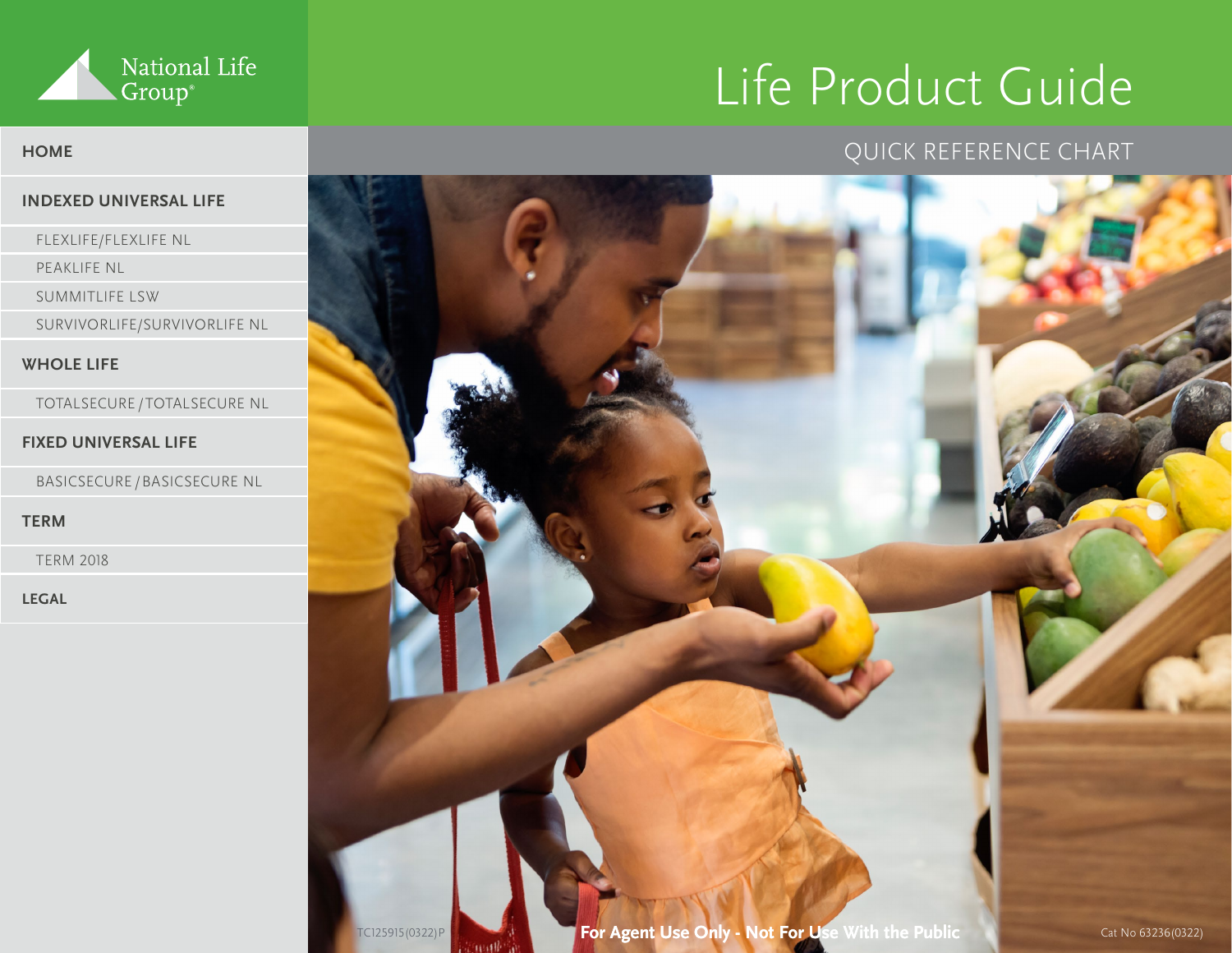

| <b>HOME</b>                   | FlexLife/FlexLife NL                                                            |                                                                                                                                                                                                                                                               |                                                                                                                                                                                         |                                                                                                                                                         |
|-------------------------------|---------------------------------------------------------------------------------|---------------------------------------------------------------------------------------------------------------------------------------------------------------------------------------------------------------------------------------------------------------|-----------------------------------------------------------------------------------------------------------------------------------------------------------------------------------------|---------------------------------------------------------------------------------------------------------------------------------------------------------|
| <b>INDEXED UNIVERSAL LIFE</b> | National Life form #20607/ICC19-20607(0119)   LSW form #20608/ICC19-20608(0119) |                                                                                                                                                                                                                                                               |                                                                                                                                                                                         |                                                                                                                                                         |
|                               | <b>Product Focus</b>                                                            | For clients seeking opportunities for interest growth based in part on the S&P 500 or Credit Suisse Index.                                                                                                                                                    |                                                                                                                                                                                         |                                                                                                                                                         |
| FLEXLIFE/NL FLEXLIFE          |                                                                                 | Designed for competitive income distribution opportunities.                                                                                                                                                                                                   |                                                                                                                                                                                         |                                                                                                                                                         |
| PEAKLIFE NL                   | <b>Marketing Strategies</b>                                                     | Income for life option with the Lifetime Income Benefit Rider                                                                                                                                                                                                 |                                                                                                                                                                                         |                                                                                                                                                         |
| SUMMITLIFE LSW                |                                                                                 | Charitable Matching Gift Death Benefit rider will pay an additional amount to charities listed as policy                                                                                                                                                      |                                                                                                                                                                                         |                                                                                                                                                         |
| SURVIVORLIFE/SURVIVORLIFE NL  |                                                                                 | beneficiaries at the time of death of the insured. Amounts paid to the charities are in addition to the policy<br>death benefit.                                                                                                                              |                                                                                                                                                                                         |                                                                                                                                                         |
| <b>WHOLE LIFE</b>             |                                                                                 | Benefit Distribution Option allows death benefit to be spread over a duration of 10-30 years.                                                                                                                                                                 |                                                                                                                                                                                         |                                                                                                                                                         |
| TOTALSECURE / TOTALSECURE NL  | <b>Issue Ages</b>                                                               | 0-85 (age nearest birthday)                                                                                                                                                                                                                                   |                                                                                                                                                                                         |                                                                                                                                                         |
| <b>FIXED UNIVERSAL LIFE</b>   | Minimum Base Face Amount \$50,000                                               |                                                                                                                                                                                                                                                               |                                                                                                                                                                                         |                                                                                                                                                         |
| BASICSECURE / BASICSECURE NL  | If Additional Protection                                                        | \$25,000                                                                                                                                                                                                                                                      |                                                                                                                                                                                         |                                                                                                                                                         |
| <b>TERM</b>                   | Benefit (APB) Rider is elected:<br>Minimum APB Face Amount                      |                                                                                                                                                                                                                                                               |                                                                                                                                                                                         |                                                                                                                                                         |
| <b>TERM 2018</b>              |                                                                                 | Maximum APB Face Amount Will be equal to 3 times the base policy face amount.                                                                                                                                                                                 |                                                                                                                                                                                         |                                                                                                                                                         |
| <b>LEGAL</b>                  | <b>Minimum Guaranteed</b><br><b>Interest Rate</b>                               | Cash value interest growth guaranteed to be at least 2% over life of the contract.                                                                                                                                                                            |                                                                                                                                                                                         |                                                                                                                                                         |
|                               | <b>Interest Rate Credit Method</b>                                              | Multiple interest credit strategies with choice of fixed interest strategy.                                                                                                                                                                                   |                                                                                                                                                                                         |                                                                                                                                                         |
|                               | <b>Surrender Schedule</b>                                                       | 10 year                                                                                                                                                                                                                                                       |                                                                                                                                                                                         |                                                                                                                                                         |
|                               | <b>Riders</b>                                                                   | <b>Accelerated Benefits Riders</b><br>(terminal, chronic,<br>critical illness, critical injury)<br>Additional Protection Benefit Rider<br>Balance Sheet Benefit Rider<br>Benefit Distribution Option Rider<br>Charitable Matching Gift Death<br>Benefit Rider | Children's Term Rider<br>Death Benefit Protection Rider<br>Guaranteed Insurability Option<br>Rider<br>Lifetime Income Benefit Rider<br>Other Insured Rider<br>Overloan Protection Rider | Qualified Plan Exchange Privilege<br>Rider<br>Systematic Allocation Rider<br>Waiver of Monthly Deductions<br>Rider<br>Waiver of Specified Premium Rider |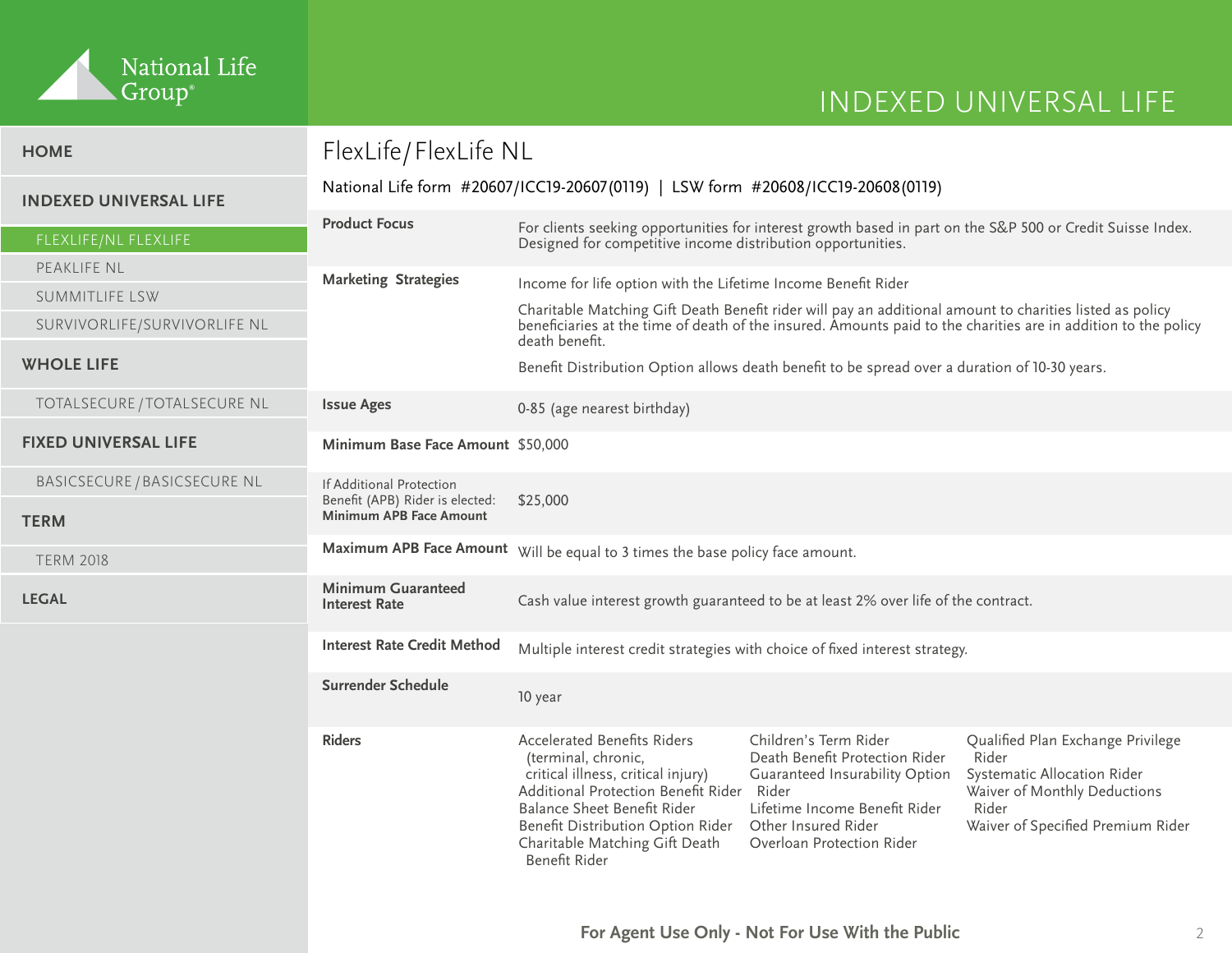

# INDEXED UNIVERSAL LIFE

| <b>HOME</b>                   | PeakLife NL                                                                            |                                                                                                                                                                                                                                             |                                                                                                                                                                                |
|-------------------------------|----------------------------------------------------------------------------------------|---------------------------------------------------------------------------------------------------------------------------------------------------------------------------------------------------------------------------------------------|--------------------------------------------------------------------------------------------------------------------------------------------------------------------------------|
| <b>INDEXED UNIVERSAL LIFE</b> | National Life form #20607/ICC19-20607(0119)                                            |                                                                                                                                                                                                                                             |                                                                                                                                                                                |
| FLEXLIFE/FLEXLIFE NL          | <b>Product Focus</b>                                                                   | performance at older ages. Strong short-term and long-term cash value and income solves.                                                                                                                                                    | Exclusive for emerging and affluent markets with \$1M+ face amounts. Competitive funding limits and                                                                            |
| <b>PEAKLIFE NL</b>            |                                                                                        |                                                                                                                                                                                                                                             |                                                                                                                                                                                |
| <b>SUMMITLIFE LSW</b>         | <b>Marketing Strategies</b>                                                            | company fringe benefits.                                                                                                                                                                                                                    | For clients who need an estate planning product solution or a business looking to fund a buy sell or                                                                           |
| SURVIVORLIFE/SURVIVORLIFE NL  |                                                                                        | Ideal product for Premium Financing arrangements.                                                                                                                                                                                           |                                                                                                                                                                                |
| <b>WHOLE LIFE</b>             |                                                                                        |                                                                                                                                                                                                                                             |                                                                                                                                                                                |
| TOTALSECURE / TOTALSECURE NL  | <b>Issue Ages</b>                                                                      | 18-85 (age nearest birthday)                                                                                                                                                                                                                |                                                                                                                                                                                |
| <b>FIXED UNIVERSAL LIFE</b>   | Minimum Base Face Amount \$1,000,000                                                   |                                                                                                                                                                                                                                             |                                                                                                                                                                                |
| BASICSECURE / BASICSECURE NL  | If Additional Protection<br>Benefit (APB) Rider is elected:<br>Minimum APB Face Amount | \$25,000                                                                                                                                                                                                                                    |                                                                                                                                                                                |
| <b>TERM</b>                   |                                                                                        |                                                                                                                                                                                                                                             |                                                                                                                                                                                |
| <b>TERM 2018</b>              | <b>Maximum APB Amount</b>                                                              | Will be equal to 3 times the base policy face amount.                                                                                                                                                                                       |                                                                                                                                                                                |
| <b>LEGAL</b>                  | <b>Minimum Guaranteed</b><br><b>Interest Rate</b>                                      | 1%                                                                                                                                                                                                                                          |                                                                                                                                                                                |
|                               | <b>Interest Rate Credit Method</b>                                                     | Multiple interest crediting strategies with choice of fixed interest strategy.                                                                                                                                                              |                                                                                                                                                                                |
|                               | <b>Surrender Schedule</b>                                                              | 10 year                                                                                                                                                                                                                                     |                                                                                                                                                                                |
|                               | <b>Riders</b>                                                                          | <b>Accelerated Benefits Riders</b><br>(terminal, chronic, critical illness,<br>critical injury)<br>Additional Protection Benefit Rider<br>Lifetime Income Benefit Rider<br>Balance Sheet Benefit Rider<br>Benefit Distribution Option Rider | Overloan Protection Rider<br>Systematic Allocation Rider<br>Qualified Plan Exchange Privilege Rider<br>Waiver of Monthly Deductions Rider<br>Waiver of Specified Premium Rider |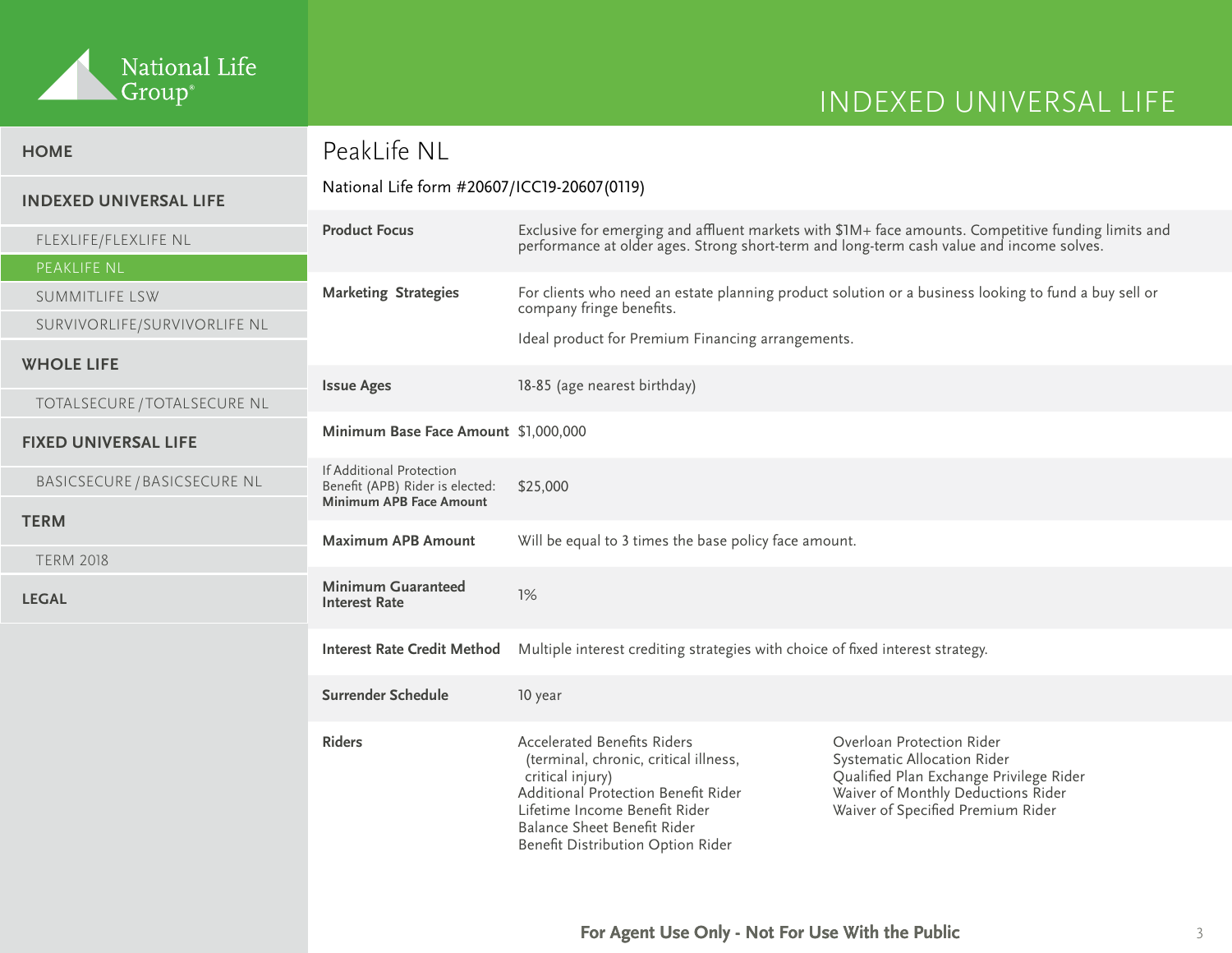

| <b>HOME</b>                                       | SummitLife LSW                                                                         |                                                                                                                                                                                                                                              |                                                                                                                                                                                                                 |
|---------------------------------------------------|----------------------------------------------------------------------------------------|----------------------------------------------------------------------------------------------------------------------------------------------------------------------------------------------------------------------------------------------|-----------------------------------------------------------------------------------------------------------------------------------------------------------------------------------------------------------------|
| <b>INDEXED UNIVERSAL LIFE</b>                     | National Life form #20607/ICC19-20607(0119)                                            |                                                                                                                                                                                                                                              |                                                                                                                                                                                                                 |
| FLEXLIFE/FLEXLIFE NL                              | <b>Product Focus</b>                                                                   |                                                                                                                                                                                                                                              | Exclusive for emerging and affluent markets with \$1M+ face amounts. Competitive funding limits and<br>performance at older ages. Strong short-term and long-term cash value and income solves.                 |
| PEAKLIFE NL<br>SUMMITLIFE LSW                     | <b>Marketing Strategies</b>                                                            |                                                                                                                                                                                                                                              | For clients who need an estate planning product solution or a business looking to fund a buy sell or                                                                                                            |
| SURVIVORLIFE/SURVIVORLIFE NL                      |                                                                                        | company fringe benefits.<br>Ideal product for Premium Financing arrangements.                                                                                                                                                                |                                                                                                                                                                                                                 |
| <b>WHOLE LIFE</b><br>TOTALSECURE / TOTALSECURE NL | <b>Issue Ages</b>                                                                      | 0-85 (age nearest birthday)                                                                                                                                                                                                                  |                                                                                                                                                                                                                 |
| <b>FIXED UNIVERSAL LIFE</b>                       | Minimum Base Face Amount \$1,000,000                                                   |                                                                                                                                                                                                                                              |                                                                                                                                                                                                                 |
| BASICSECURE / BASICSECURE NL                      | If Additional Protection<br>Benefit (APB) Rider is elected:<br>Minimum APB Face Amount | \$25,000                                                                                                                                                                                                                                     |                                                                                                                                                                                                                 |
| <b>TERM</b><br><b>TERM 2018</b>                   | <b>Maximum APB Amount</b>                                                              | Will be equal to 3 times the base policy face amount.                                                                                                                                                                                        |                                                                                                                                                                                                                 |
| <b>LEGAL</b>                                      | <b>Minimum Guaranteed</b><br><b>Interest Rate</b>                                      | 1%                                                                                                                                                                                                                                           |                                                                                                                                                                                                                 |
|                                                   | <b>Interest Rate Credit Method</b>                                                     | Multiple interest crediting strategies with choice of fixed interest strategy.                                                                                                                                                               |                                                                                                                                                                                                                 |
|                                                   | Surrender Schedule                                                                     | 10 year                                                                                                                                                                                                                                      |                                                                                                                                                                                                                 |
|                                                   | <b>Riders</b>                                                                          | <b>Accelerated Benefits Riders</b><br>(terminal, chronic, critical illness,<br>critical injury)<br>Additional Protection Benefit Rider<br>Balance Sheet Benefit Rider<br>Benefit Distribution Option Rider<br>Death Benefit Protection Rider | Lifetime Income Benefit Rider<br>Overloan Protection Rider<br>Systematic Allocation Rider<br>Qualified Plan Exchange Privilege Rider<br>Waiver of Monthly Deductions Rider<br>Waiver of Specified Premium Rider |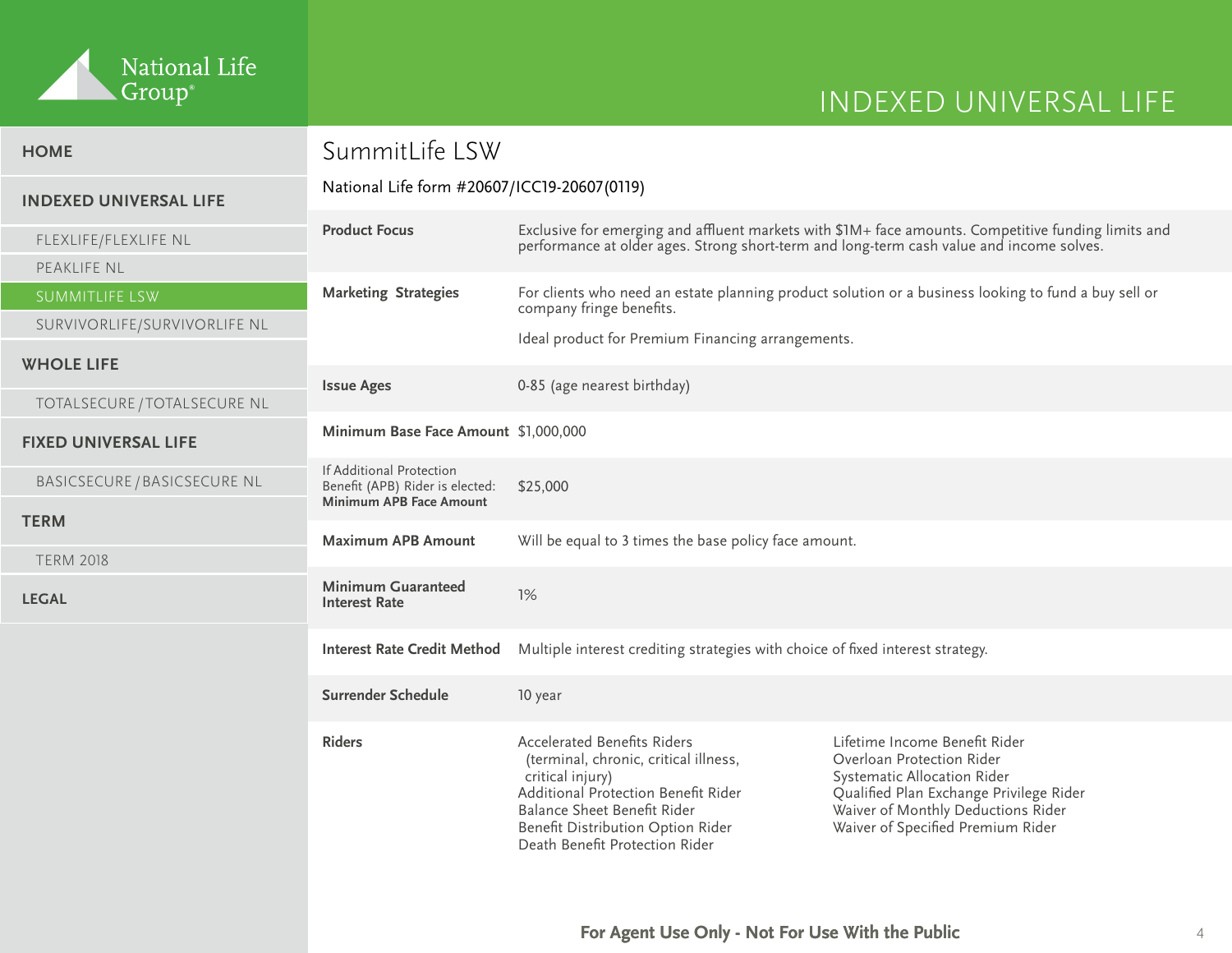

| <b>HOME</b>                   | SurvivorLife/SurvivorLife NL                                                      |                                                                                                                                                                                                                  |                                                                                                                                              |  |
|-------------------------------|-----------------------------------------------------------------------------------|------------------------------------------------------------------------------------------------------------------------------------------------------------------------------------------------------------------|----------------------------------------------------------------------------------------------------------------------------------------------|--|
| <b>INDEXED UNIVERSAL LIFE</b> | National Life form #20677/ICC20-20677 (0220)   LSW form #20678/ICC20-20678 (0220) |                                                                                                                                                                                                                  |                                                                                                                                              |  |
| FLEXLIFE/FLEXLIFE NL          | <b>Product Focus</b>                                                              | Flexible, tax-free death benefit protection for two insureds, such as spouses, family members or business<br>partners. Designed for competitive income distribution opportunities to help with estate and wealth |                                                                                                                                              |  |
| PEAKLIFE NL                   |                                                                                   | transfer planning.                                                                                                                                                                                               |                                                                                                                                              |  |
| <b>SUMMITLIFE LSW</b>         | <b>Marketing Strategies</b>                                                       | Ideal for clients looking for products with estate preservation planning, wealth transfer planning, charitable<br>giving and special needs planning solutions.                                                   |                                                                                                                                              |  |
| SURVIVORLIFE/SURVIVORLIFE NL  |                                                                                   |                                                                                                                                                                                                                  |                                                                                                                                              |  |
| <b>WHOLE LIFE</b>             | <b>Issue Ages</b>                                                                 | 0-85 (age nearest birthday)                                                                                                                                                                                      |                                                                                                                                              |  |
| TOTALSECURE / TOTALSECURE NL  | <b>Minimum Face Amount</b>                                                        | \$250,000                                                                                                                                                                                                        |                                                                                                                                              |  |
| <b>FIXED UNIVERSAL LIFE</b>   | If Additional Protection                                                          |                                                                                                                                                                                                                  |                                                                                                                                              |  |
| BASICSECURE / BASICSECURE NL  | Benefit (APB) Rider is elected:<br>Minimum APB Face Amount                        | \$25,000                                                                                                                                                                                                         |                                                                                                                                              |  |
| <b>TERM</b>                   | <b>Maximum APB Amount</b>                                                         | Will be equal to 3 times the base policy face amount.                                                                                                                                                            |                                                                                                                                              |  |
| <b>TERM 2018</b>              | <b>Minimum Guaranteed</b><br><b>Interest Rate</b>                                 | 1% Fixed Strategy                                                                                                                                                                                                |                                                                                                                                              |  |
| <b>LEGAL</b>                  |                                                                                   |                                                                                                                                                                                                                  |                                                                                                                                              |  |
|                               | <b>Interest Rate Credit Method</b>                                                | Multiple interest credit strategies with choice of fixed interest strategy.                                                                                                                                      |                                                                                                                                              |  |
|                               | Surrender Schedule                                                                | 10 year                                                                                                                                                                                                          |                                                                                                                                              |  |
|                               | <b>Riders</b>                                                                     | Additional Protection Benefit Rider<br>Balance Sheet Benefit Rider<br>Death Benefit Protection Rider<br><b>Estate Preservation Rider</b><br>Lifetime Income Benefit Rider                                        | Overloan Protection Rider<br>Policy Split Option<br>Premium Deposit Account<br><b>Survivor Protection Rider</b><br>Systemic Allocation Rider |  |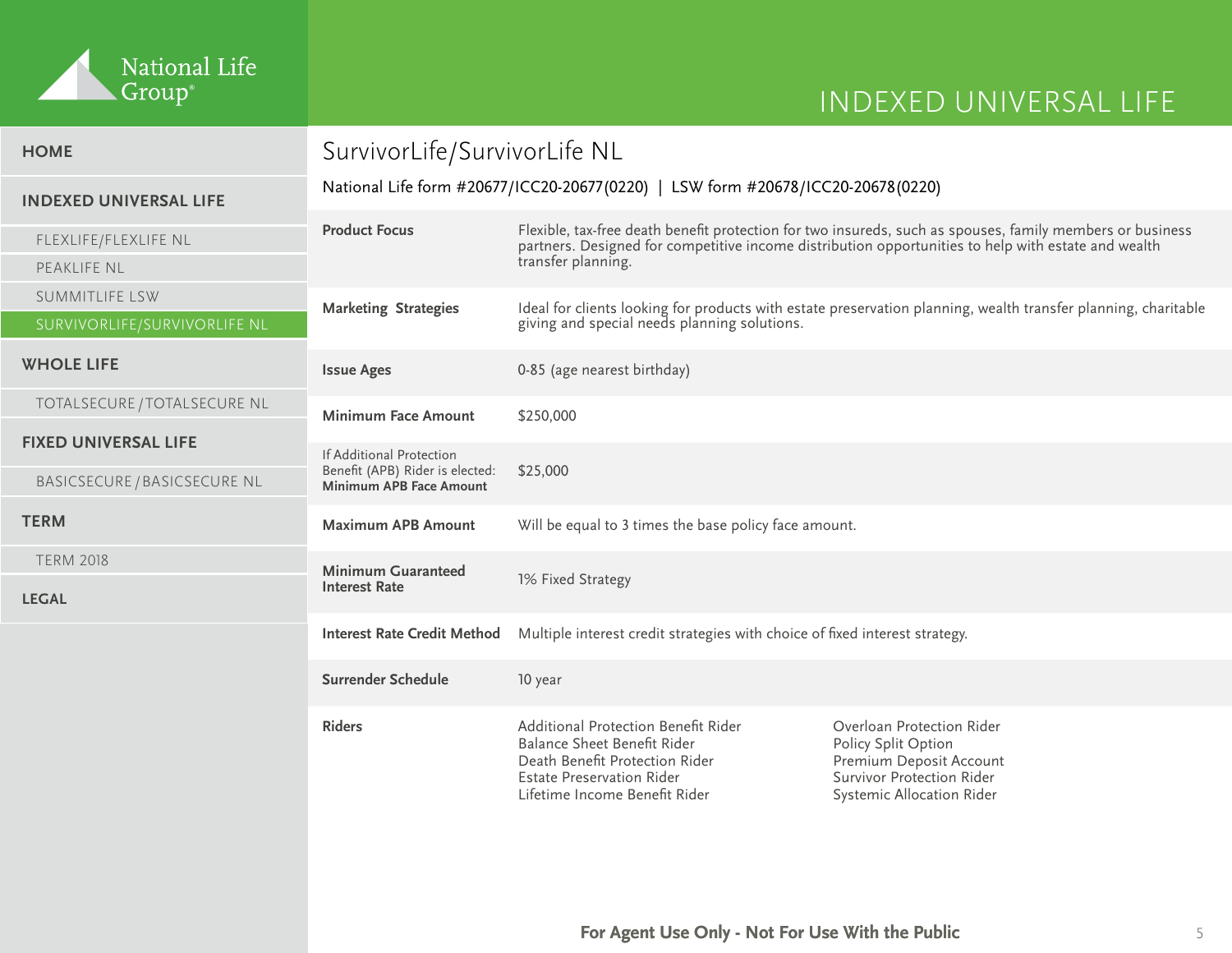

| <b>HOME</b>                                                 | TotalSecure/TotalSecure NL                                                       |                                                                                                                                                                                                                          |                                                                                                                                                                                                                                                                                                                                    |  |
|-------------------------------------------------------------|----------------------------------------------------------------------------------|--------------------------------------------------------------------------------------------------------------------------------------------------------------------------------------------------------------------------|------------------------------------------------------------------------------------------------------------------------------------------------------------------------------------------------------------------------------------------------------------------------------------------------------------------------------------|--|
| <b>INDEXED UNIVERSAL LIFE</b>                               | National Life form # 20536/ICC18-20536(0918)   LSW form #20537/ICC18-20537(0918) |                                                                                                                                                                                                                          |                                                                                                                                                                                                                                                                                                                                    |  |
| FLEXLIFE/FLEXLIFE NL                                        | <b>Product Focus</b>                                                             | A flexible premium product that allows extra premium to pay-up portions of the policy.<br>Low required premium, strong death benefit, high cash value guarantees.                                                        |                                                                                                                                                                                                                                                                                                                                    |  |
| PEAKLIFE NL                                                 |                                                                                  |                                                                                                                                                                                                                          |                                                                                                                                                                                                                                                                                                                                    |  |
| SUMMITLIFE LSW                                              | <b>Marketing Strategies</b>                                                      | Perfect for pension cases.                                                                                                                                                                                               |                                                                                                                                                                                                                                                                                                                                    |  |
| SURVIVORLIFE/SURVIVORLIFE NL                                |                                                                                  | Strong guarantees allow policy to be treated as a fixed asset in an individual's overall portfolio.                                                                                                                      |                                                                                                                                                                                                                                                                                                                                    |  |
| <b>WHOLE LIFE</b>                                           |                                                                                  | Small business owners can use death benefit to help estate transfer and the cash value as an<br>additional source of income through policy loans and withdrawals.                                                        |                                                                                                                                                                                                                                                                                                                                    |  |
| TOTALSECURE / TOTALSECURE NL<br><b>FIXED UNIVERSAL LIFE</b> | <b>Issue Ages</b>                                                                | 0-85 (age nearest birthday)                                                                                                                                                                                              |                                                                                                                                                                                                                                                                                                                                    |  |
| BASICSECURE / BASICSECURE NL                                | <b>Minimum Face</b>                                                              | \$50,000                                                                                                                                                                                                                 |                                                                                                                                                                                                                                                                                                                                    |  |
| <b>TERM</b>                                                 | <b>Additional Product Benefit</b><br>(APB-MaxRatio)                              | N/A                                                                                                                                                                                                                      |                                                                                                                                                                                                                                                                                                                                    |  |
| <b>TERM 2018</b><br><b>LEGAL</b>                            | <b>Minimum Guaranteed</b><br><b>Interest Rate</b>                                | basis. The current basis of mortality and nonforfeiture is the 2017 CSO at 3.25%.                                                                                                                                        | Whole Life insurance doesn't credit interest directly to account values. For all life insurance, cash values<br>must be greater than statutory minimum cash values determined by formulas and parameters explained in<br>Standard Non-forfeiture Law. Part of the formula for determining minimum values is interest and mortality |  |
|                                                             | <b>Interest Rate Credit Method</b>                                               | It is expected that there will be a dividend surplus, but it is not guaranteed. All divisible surplus must be paid<br>to policy holders in the form of policy dividends, though dividends are not guaranteed to be paid. |                                                                                                                                                                                                                                                                                                                                    |  |
|                                                             | Surrender Schedule                                                               | N/A                                                                                                                                                                                                                      |                                                                                                                                                                                                                                                                                                                                    |  |
|                                                             | <b>Riders</b>                                                                    | <b>Accelerated Benefits Riders</b><br>Guaranteed Insurability Rider<br>Additional Paid-Up Life Insurance Rider<br>Beneficiary Insurance Option (NL only)<br>Children's Term Rider                                        | Exchange to New Insured<br>FlexTerm Dividend Option<br>Qualified Plan Exchange Privilege<br>Term Riders<br>Waiver of Premiums Rider                                                                                                                                                                                                |  |
|                                                             |                                                                                  |                                                                                                                                                                                                                          |                                                                                                                                                                                                                                                                                                                                    |  |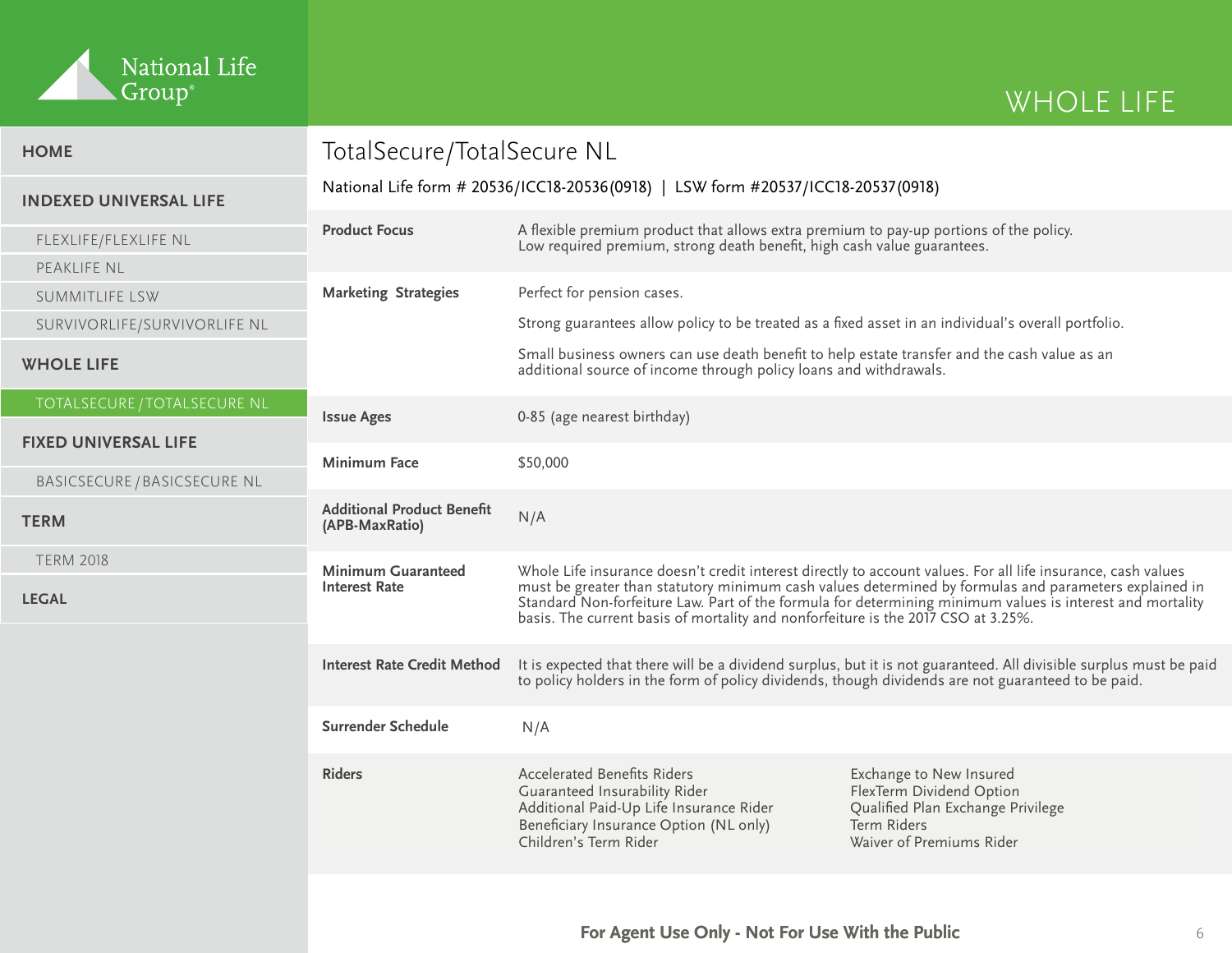

| <b>HOME</b>                                       | BasicSecure/BasicSecure NL<br>National Life form # 20680/ICC20-20680(0120)   LSW form #20684/ICC20-20684(0120) |                                                                                                                                                                        |                                                                                                                                                                                          |
|---------------------------------------------------|----------------------------------------------------------------------------------------------------------------|------------------------------------------------------------------------------------------------------------------------------------------------------------------------|------------------------------------------------------------------------------------------------------------------------------------------------------------------------------------------|
| <b>INDEXED UNIVERSAL LIFE</b>                     |                                                                                                                |                                                                                                                                                                        |                                                                                                                                                                                          |
| FLEXLIFE/FLEXLIFE NL                              | <b>Product Focus</b>                                                                                           |                                                                                                                                                                        | Permanent life insurance with lower cost death benefit protection, designed for secure and flexible coverage.                                                                            |
| PEAKLIFE NL                                       | <b>Marketing Strategies</b>                                                                                    | Permanent death protection at the lowest cost of our permanent life products with fixed interest crediting<br>and flexible riders.                                     |                                                                                                                                                                                          |
| <b>SUMMITLIFE LSW</b>                             |                                                                                                                |                                                                                                                                                                        |                                                                                                                                                                                          |
| SURVIVORLIFE/SURVIVORLIFE NL                      | <b>Issue Ages</b>                                                                                              | 0-85 (age nearest birthday)                                                                                                                                            |                                                                                                                                                                                          |
| <b>WHOLE LIFE</b><br>TOTALSECURE / TOTALSECURE NL |                                                                                                                | Minimum Base Face Amount \$50,000 (\$25,000 for pension cases)                                                                                                         |                                                                                                                                                                                          |
| <b>FIXED UNIVERSAL LIFE</b>                       | <b>Guaranteed Accumulated</b><br><b>Value Enhancement</b>                                                      | 0.35% in policy year 6                                                                                                                                                 |                                                                                                                                                                                          |
| <b>BASICSECURE / BASICSECURE NL</b>               | <b>Death Benefit</b><br><b>Protection Rider</b>                                                                | Death benefit guaranteed for up to 20 years                                                                                                                            |                                                                                                                                                                                          |
| <b>TERM</b>                                       |                                                                                                                |                                                                                                                                                                        |                                                                                                                                                                                          |
| <b>TERM 2018</b>                                  | <b>Minimum Guaranteed</b><br><b>Interest Rate</b>                                                              | 1%                                                                                                                                                                     |                                                                                                                                                                                          |
| <b>LEGAL</b>                                      |                                                                                                                |                                                                                                                                                                        |                                                                                                                                                                                          |
|                                                   | Surrender Schedule                                                                                             | 10 year                                                                                                                                                                |                                                                                                                                                                                          |
|                                                   | <b>Riders</b>                                                                                                  | <b>Accelerated Benefits Riders</b><br>Additional Protection Benefit Rider<br>Charitable Matching Gift Rider<br>Children's Term Rider<br>Death Benefit Protection Rider | Guaranteed Insurability Rider<br>Overloan Protection Rider<br>Premium Deposit Account<br>Qualified Plan Exchange Privilege<br>Waiver of Monthly Deduction<br>Waiver of Specified Premium |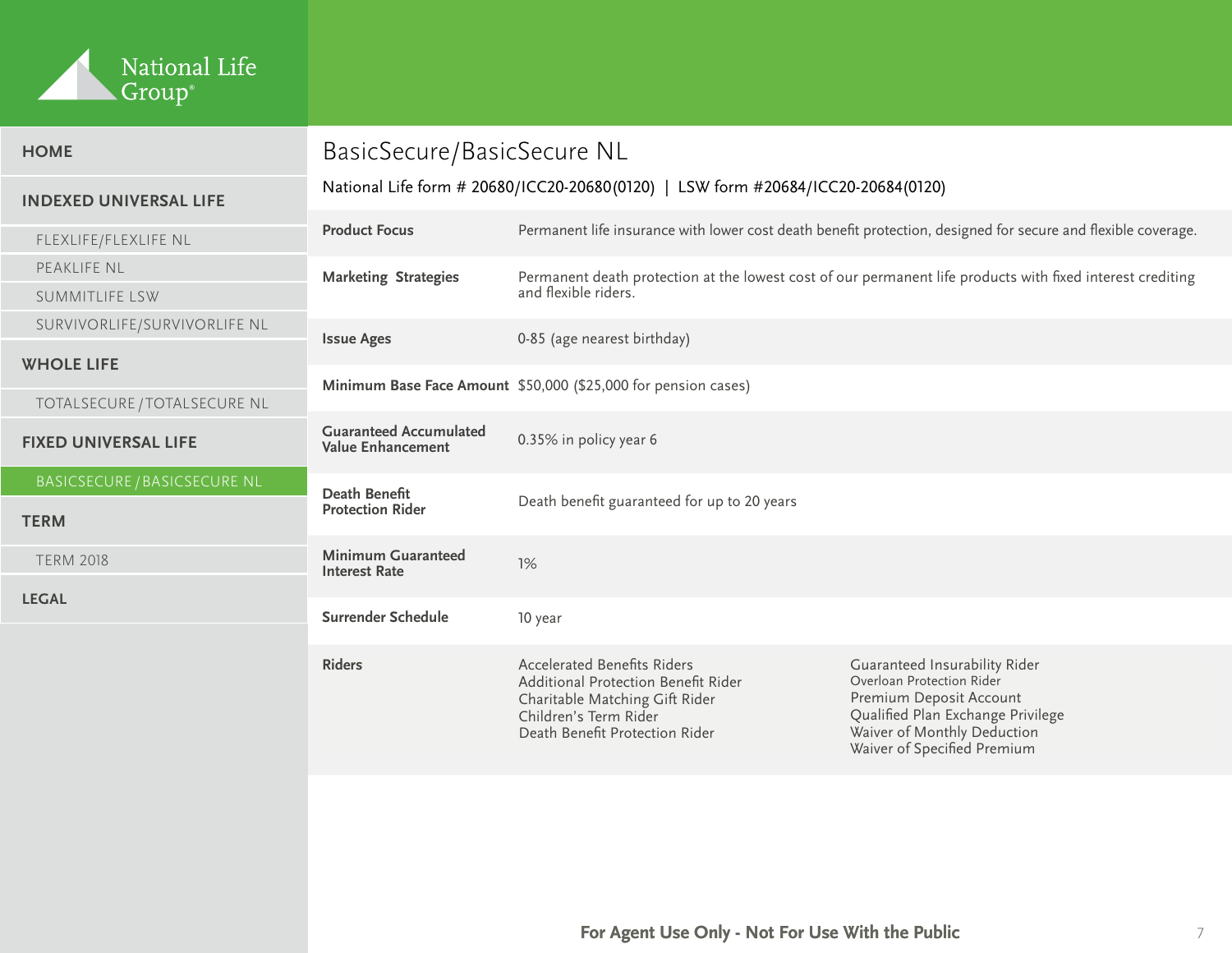

| <b>HOME</b>                                       | Term 2018 LSW/Term 2018 NL                                                       |                                                                                                                                                                                                                                              |  |
|---------------------------------------------------|----------------------------------------------------------------------------------|----------------------------------------------------------------------------------------------------------------------------------------------------------------------------------------------------------------------------------------------|--|
| <b>INDEXED UNIVERSAL LIFE</b>                     | National Life form # 20521/ICC18-20521(0518)   LSW form #20522/ICC18-20522(0518) |                                                                                                                                                                                                                                              |  |
| FLEXLIFE/FLEXLIFE NL                              | <b>Product Focus</b>                                                             | Guaranteed Series provides the longest guaranteed premium period through four level term life insurance<br>contracts - G10, G15, G20, G30.                                                                                                   |  |
| PEAKLIFE NL<br>SUMMITLIFE LSW                     |                                                                                  | Each contract is competitively priced with current premiums guaranteed to remain level for 10, 15, 20 or 30<br>years, respectively.                                                                                                          |  |
| SURVIVORLIFE/SURVIVORLIFE NL<br><b>WHOLE LIFE</b> |                                                                                  | National Life's Annual Renewable Term (ART) is available on both NL and LSW paper, and is a competitively<br>priced, annually renewable term life insurance policy with current and guaranteed premiums, both of which<br>increase annually. |  |
| TOTALSECURE / TOTALSECURE NL                      |                                                                                  | Term offers the lowest initial cost of all our products and a level amount of life insurance coverage during<br>the term period with no cash value accumulation.                                                                             |  |
| <b>FIXED UNIVERSAL LIFE</b>                       | <b>Marketing Strategies</b>                                                      | ABR Terminal, Chronic, Critical Illness, Critical Injury, Children's Term                                                                                                                                                                    |  |
| BASICSECURE / BASICSECURE NL                      |                                                                                  | Competitive premiums.                                                                                                                                                                                                                        |  |
| <b>TERM</b>                                       |                                                                                  | Waiver of Premium Rider waives premium on converted policy.                                                                                                                                                                                  |  |
| <b>TERM 2018</b>                                  | <b>Issue Ages</b>                                                                | 18, maximum issue age varies with term product (age nearest birthday)                                                                                                                                                                        |  |
| <b>LEGAL</b>                                      | <b>Minimum Face</b>                                                              | \$100,000                                                                                                                                                                                                                                    |  |